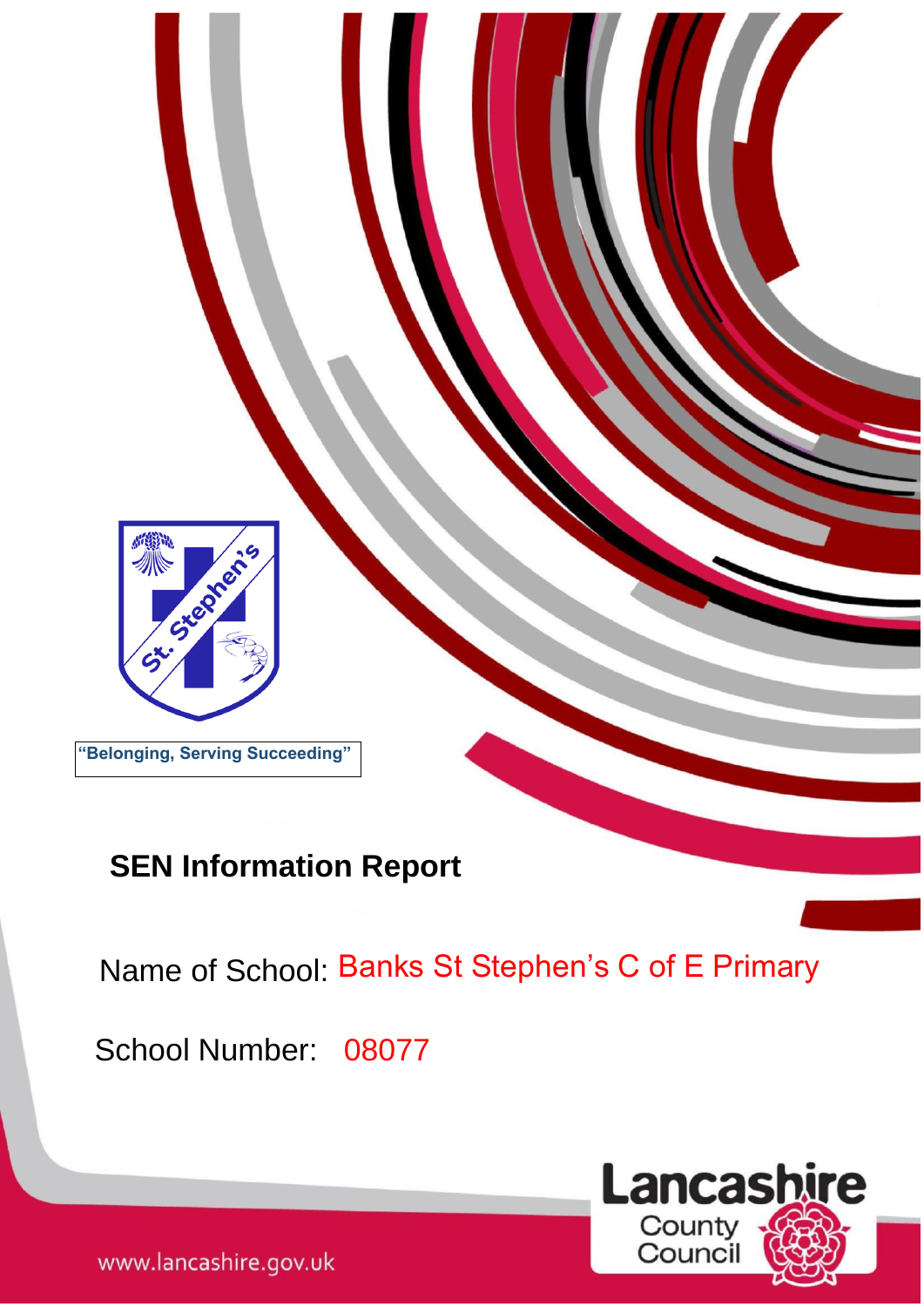| <b>School/Academy</b><br>Name and<br><b>Address</b>                                                       | Banks St Stephen's CE<br>Primary School,<br>Greaves Hall Avenue,<br>Banks,<br>Southport, PR9 8BL |            | <b>Telephone</b><br><b>Number</b><br>Website<br><b>Address</b> | 01704 225332<br>www.bank-st-<br>stephens.lancs.sch.uk |  |  |
|-----------------------------------------------------------------------------------------------------------|--------------------------------------------------------------------------------------------------|------------|----------------------------------------------------------------|-------------------------------------------------------|--|--|
| Does the school<br>specialise in<br>meeting the needs<br>of children with a<br>particular type of<br>SEN? | <b>No</b><br>X                                                                                   | <b>Yes</b> |                                                                | If yes, please give details:                          |  |  |
| What age range of<br>pupils does the<br>school cater for?                                                 | 3-11 Years                                                                                       |            |                                                                |                                                       |  |  |
| Name and<br>contact details<br>of your school's<br><b>SENCO</b>                                           | <b>Mrs M Mussell</b><br>m.mussell@bank-st-stephens.lancs.sch.uk<br>01704 225332                  |            |                                                                |                                                       |  |  |

We want to ensure that we keep your information up-to-date. To help us to do this, please provide the name and contact details of the person/role responsible for maintaining details of the Local Offer for your school/academy.

| Name of<br>Person/Job<br><b>Title</b> | Mrs M Mussell - SENCO/Deputy Head Teacher |              |                                             |  |  |
|---------------------------------------|-------------------------------------------|--------------|---------------------------------------------|--|--|
| <b>Contact</b><br>telephone<br>number | 01704<br>225332                           | <b>Email</b> | m.mussell@bank-st-<br>stephens.lancs.sch.uk |  |  |

I confirm that our Local Offer has now been published on the school/academy website. *Mrs S M Mussell*

| <b>Please give the URL</b><br>for the direct link to<br>your school's Local Offer | information/send                                         |             | https://www.bank-st-stephens.lancs.sch.uk/key- |
|-----------------------------------------------------------------------------------|----------------------------------------------------------|-------------|------------------------------------------------|
| <b>Name</b>                                                                       | <b>Banks St</b><br>Stephen's CE<br><b>Primary School</b> | <b>Date</b> | 17/05/2022                                     |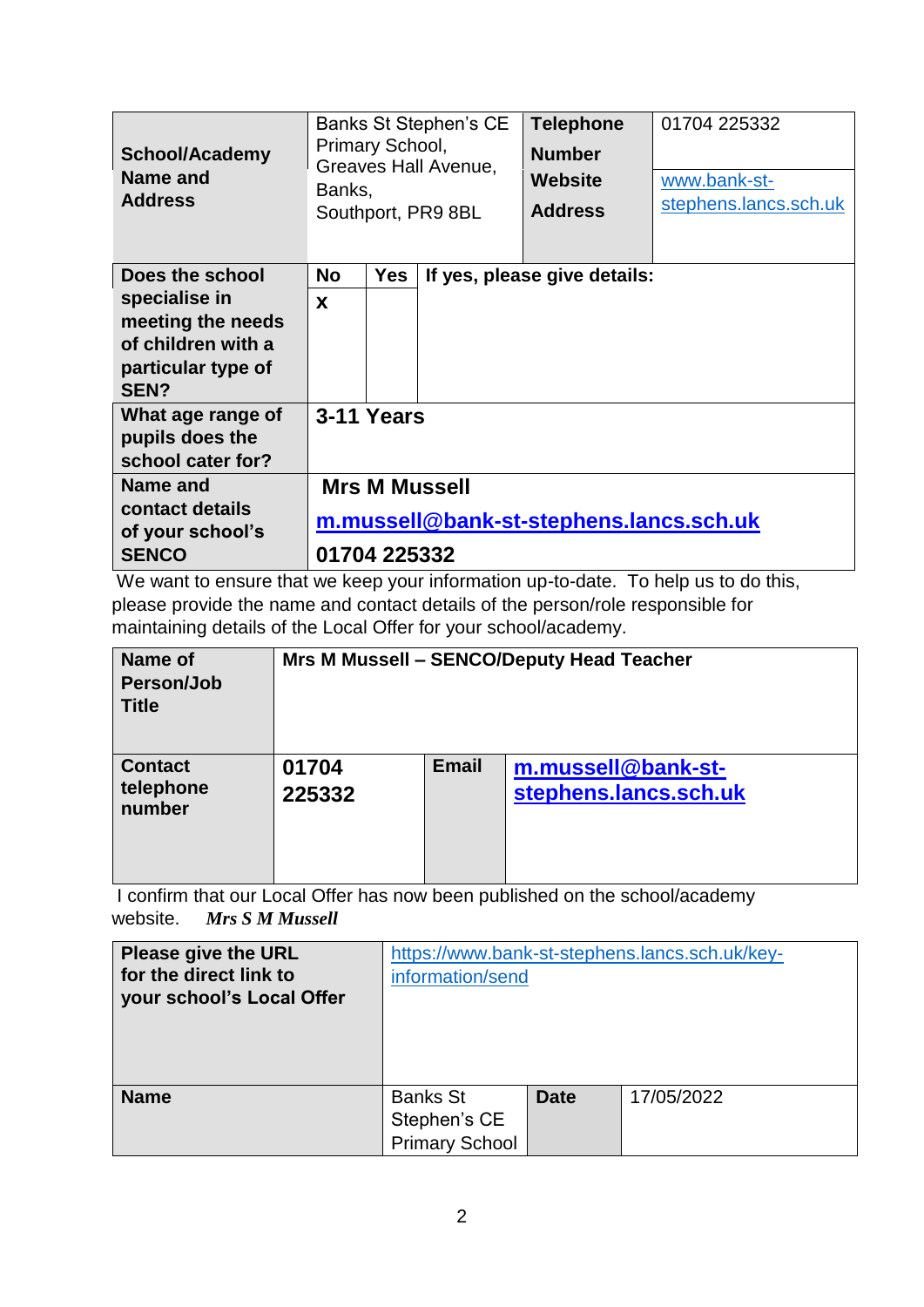## **Accessibility and Inclusion**

- How accessible is the school environment? Is the building fully wheelchair accessible? Do you have accessible parking spaces? Have there been improvements in the auditory and visual environment? Are there accessible changing/toilet facilities? How do you improve access to the setting?
- How accessible is your information? including displays, policies and procedures etc. Do you have information available in different font sizes, audio information, Braille, other languages etc. How does the setting communicate with parents and families whose first language is not English? How is information made accessible to parents and families with additional needs?
- How accessible is the provision? How do you make use of resources such as symbols, pictures and sign graphics to support children's access to resources? Do you have furniture such as height adjustable tables or alternative ways of presenting activities so that children can access them?
- Do you have specialised equipment (eg; ancillary aids or assistive technology?)

### **What the school provides**

 The school moved into its current building after renovation in 1998 and is fully wheelchair accessible. To ensure all access for pupils and parents with disabilities the school has ensured that all doorways and entrances to the school are on a single level and wide enough to accommodate a wheelchair if necessary. There are accessible parking spaces available for the public and disabled persons and disabled toilets are available for wheelchair users if the need should arise.

 Information is available on the school website and two community notice boards, one on each playground, in addition to regular weekly newsletters.

Parents may request information to be made available in different font sizes according to need.

 Parents whose first language is not English may also request for information to be translated where possible.

 Staff are always available to support families with additional needs and make information accessible to them.

 Furniture is modern and of a suitable height appropriate to the age group of children being taught in each classroom.

 Staff use symbols, signs, visual timetables and pictures to support children's access to resources in the classrooms and resource areas.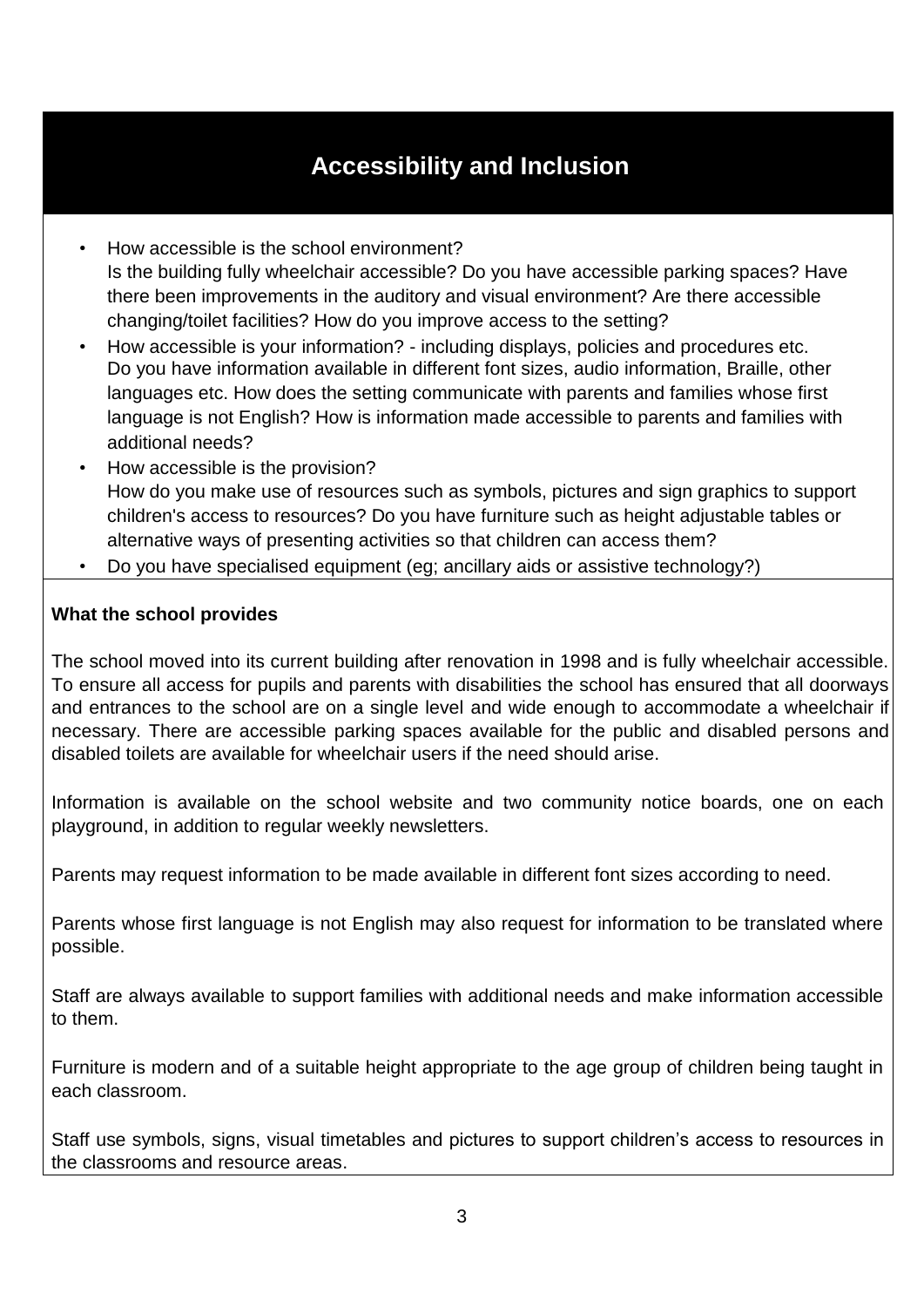Specialist equipment is provided for children who have additional needs. The school has a range of ICT programs for pupils with SEN in addition to IPads, headphones, netbooks, computers and interactive whiteboards installed in every classroom.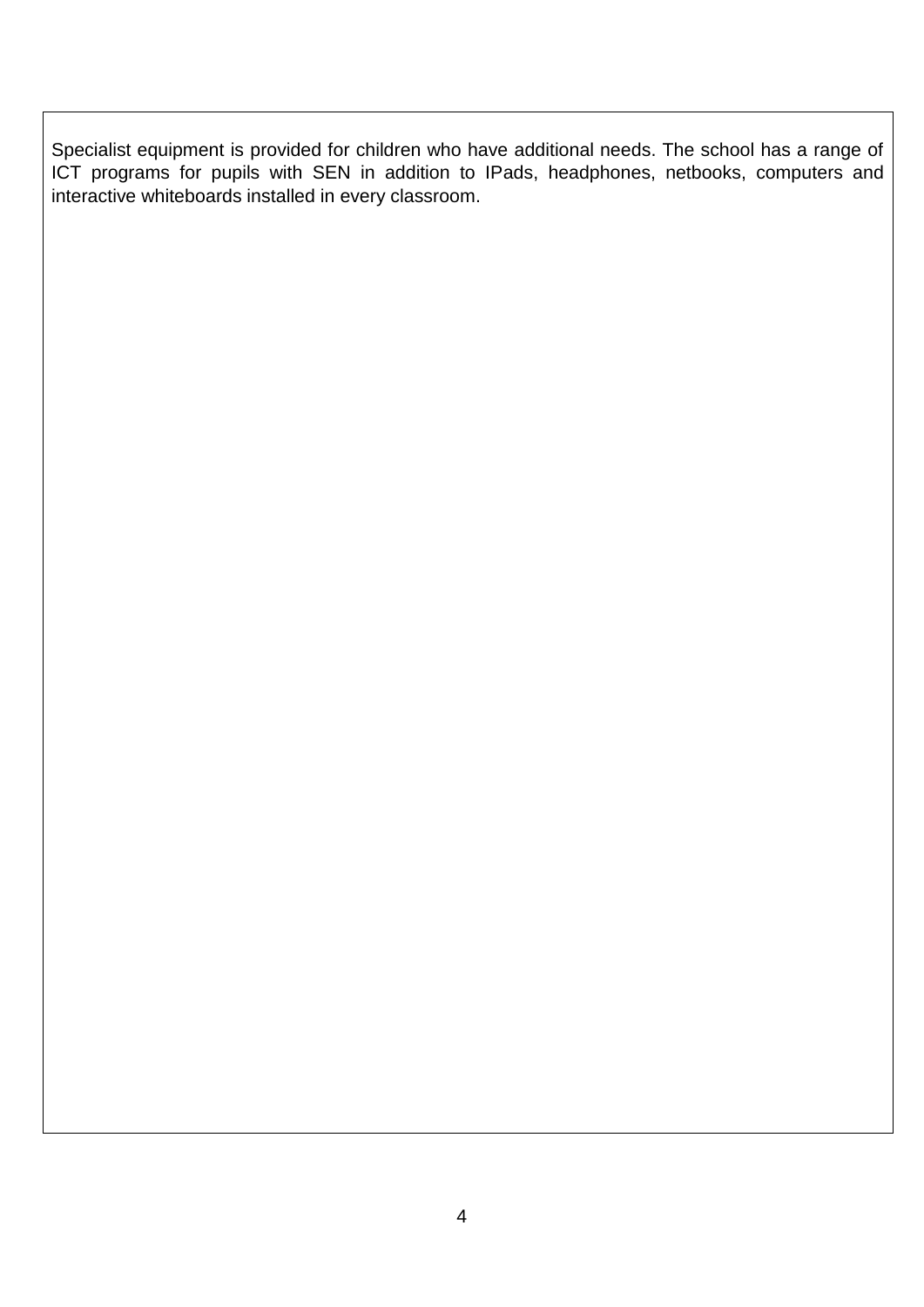# **Teaching and Learning**

- What arrangements do you have to identify and assess children with SEN?
- What additional support can be provided in the classroom?
- What provision do you offer to facilitate access to the curriculum and to develop independent learning? (This may include support from external agencies and equipment/facilities)
- What SEN and disability and awareness training is available to all staff?
- What staff specialisms/expertise in SEN and disability do you have?
- What ongoing support and development is in place for staff supporting children and young people with SEN?
- What arrangements are made for reasonable adjustments and support to the child during tests and SATs?
- How well does your SEN provision map illustrate the range and level of support for individual pupils or groups with similar needs and the resources allocated to meet those needs?

- It is our aim that all children are given the opportunity to access appropriate learning opportunities in an inclusive manner. Our priority is the provision of high quality class teaching, which is differentiated to meet the needs of all our learners.
- Class based approaches might include alternative forms of recording work, visual prompts, small group or individual teaching etc. Class teachers and support staff are supported through regular professional development opportunities to support them in differentiating learning opportunities for the learners in their class.
- High quality first teaching is provided in class. This is supported by skilled teaching assistants in each class. Teachers plan for differentiation and ensure that different learning styles are catered for. Children have specific success criteria to scaffold their learning to help them work independently. Appropriate adaptations to cater for pupils' individual learning preferences are made in class.
- Detailed provision mapping is carried out termly with input from teachers, teaching assistants and parents. Provision is made for group and individual interventions.
- The school has a wide range of intervention programs available to support children who require support beyond class based approaches. We use a range of intervention strategies where appropriate, including Toe by Toe, Talk Boost, Fast Track Phonics, Wellcomm, Spelling Frame, spag.com and Time To Talk. Others are bespoke/personalised approaches based on best practice guidance, for example social skills groups. For those with significant or complex needs, the school seeks the advice of specialists, for example Speech and Language Therapists, Physiotherapists and Occupational Therapists. In some cases, these specialists might work in school with the child or provide school staff with episode plans to deliver.
- Differentiation is based on the needs, abilities and interests of the individual child. All class teachers take responsibility for meeting the needs of all learners in their class by differentiating and scaffolding the learning. Where pupils have SEND, class teachers will be aware of the pupil's areas of strengths and weaknesses, and will make every effort to accommodate these.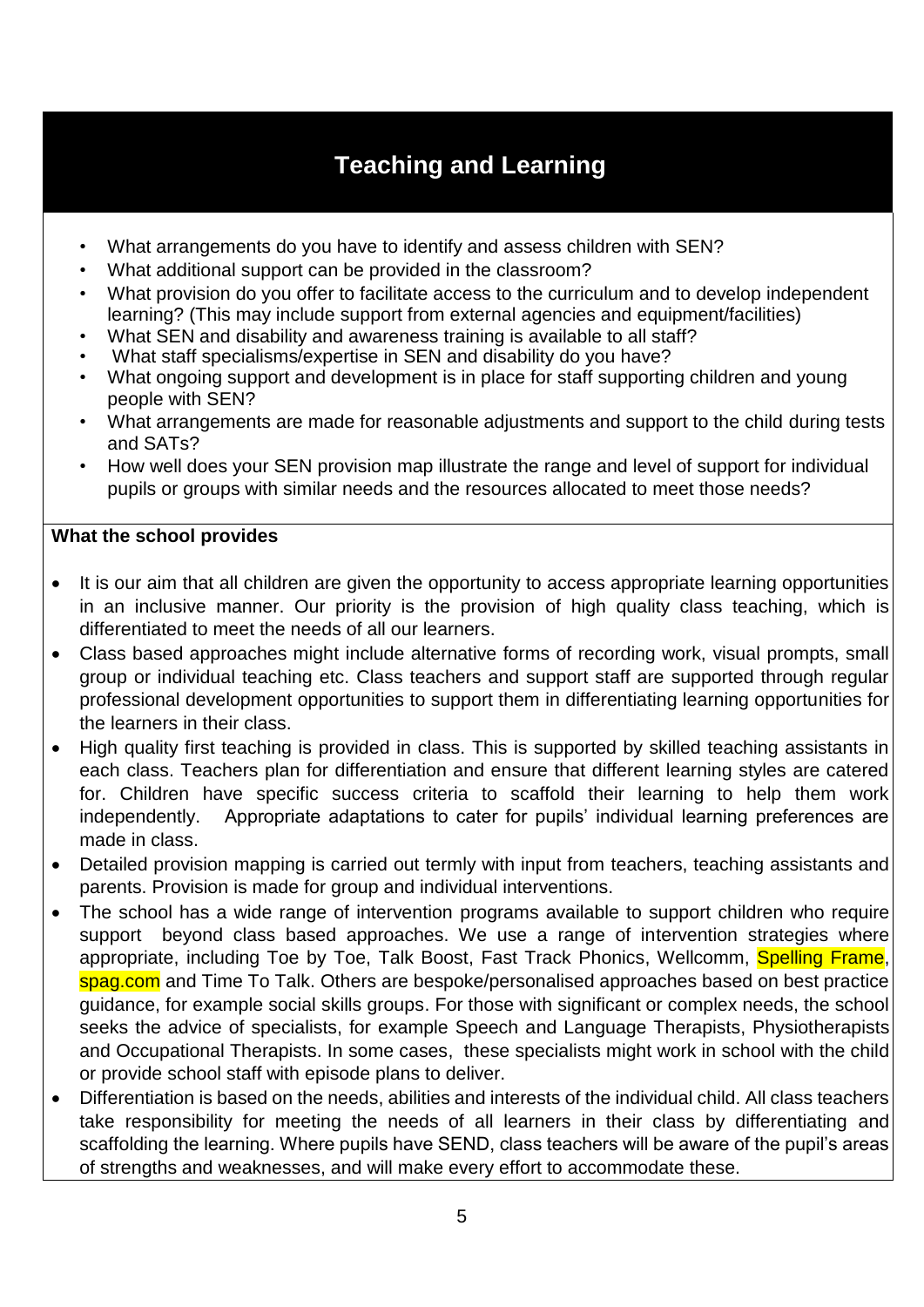- Where learners are working at an attainment level below that of their peer group, class teachers adapt teaching to ensure that gaps in learners' knowledge are covered. We aim to encourage independence in all learners and this is promoted by ensuring that independent work tasks are matched as far as possible to the strengths of the learners.
- The school has embedded practices for 'Early Identification' of children's additional needs including use of the 'Special Needs Assessment Profile' (SNAP). School works closely with parents and outside agencies to ensure needs are accurately identified and effectively met.
- Outside agencies can help advise on the provision of intervention strategies. The class teacher informs parents at the earliest opportunity to alert them to concerns and enlist their active help and participation. The class teacher and the SENCO assess and monitor children's progress in line with existing school practices.
- The SENCO works closely with teachers to plan an appropriate program of intervention and support. The assessment of children reflects as far as possible their participation in the whole curriculum of the school. The class teacher and the SENCO can break down the assessment into smaller steps in order to aid progress and provide detailed and accurate indicators.
- Children can be assessed by outside agencies such as the Inclusion Service, CAMHS, Speech & Language Services, WISH and Educational Psychologists. Each class has the benefit of at least one Teaching Assistant for part or all of the day. In the case of children with HI, VI or medical needs, specialist support, equipment and training is provided by SEND and/or NHS (Diabetes Nurse etc). EYFS staff can request additional support from Lancashire County Council Early Intervention Support Team.
- The school possesses a range of equipment and facilities (e.g. differentiated reading material, writing slopes, coloured overlays, adapted exercise books etc.) to support pupils with SEND and the school SENCO makes strategic decisions about the allocation of these resources based on the needs of pupils. Additional resources are procured as and when required. Where more specialist personalised equipment is required, the school SENCO liaises with the relevant external advisory service (e.g. occupational therapy, sensory impairment services) to seek advice on the best options for the procurement of these. Parents will be involved wherever possible in these discussions.
- Where a multi-agency approach is required to support the needs of a pupil, a CAF assessment (common assessment framework) will be completed with parents and a TAF (team around the family) meeting will be arranged where all stakeholders can meet and work together to formulate and implement an action plan to ensure appropriate support is delivered. We have a dedicated pupil support manager who coordinates this.
- The SENCO has achieved the National SENCO award.
- When sitting examinations, children with SEN can be supported 1 to 1, have timed breaks, be granted additional time, sit exams in a quiet setting in a small group to aid concentration.
- The SEN provision map records the type of intervention a pupil is receiving, the duration, pupils' progress throughout the school and records how much progress individuals make following interventions. The Optimum O-Tracker and SNAP also tracks progress and provides data monitoring pupils receiving the Pupil Premium as well as pupils with SEN.
- Formal monitoring of progress takes place termly in the form of a pupil progress meetings held between class teachers and senior leaders.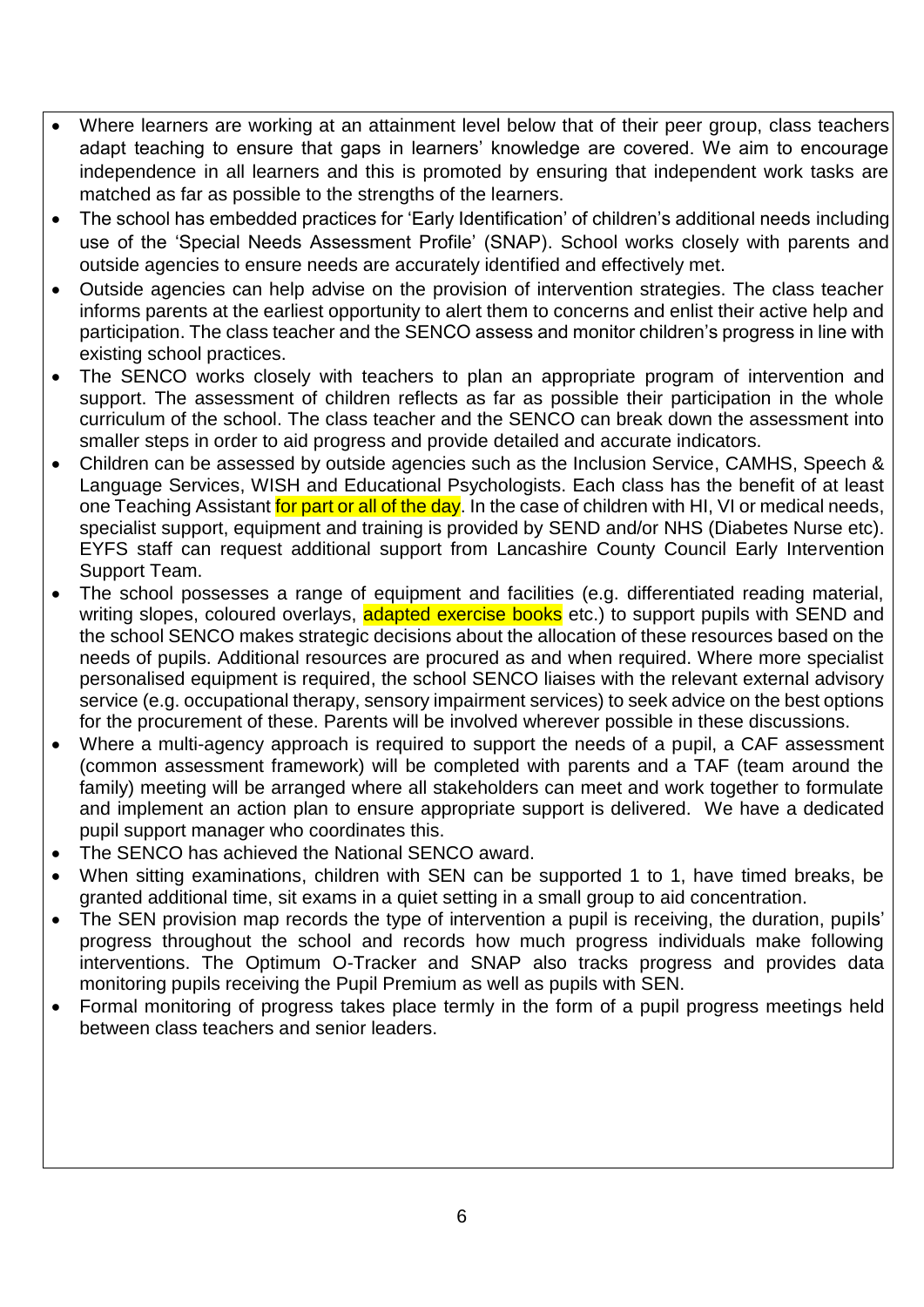## **Reviewing and Evaluating Outcomes**

- What arrangements are in place for review meetings for children with Education, Health and Care (EHC) Plans?
- What arrangements are in place for children with other SEN support needs?
- How do you assess and evaluate the effectiveness of the provision you make for children and young people with SEN and Disability?

- The school's SENCO, along with the head teacher and other members of the leadership team, undertake regular monitoring of pupil progress and of the effectiveness of provision. The school works closely with a cluster of schools which enables opportunities for shared monitoring and provides support for senior leaders in undertaking rigorous monitoring. The success of intervention programs in school is monitored carefully to ensure they provide high quality outcomes and remain good value for money. The individual opinions of pupils and parents regarding the effectiveness of support are sought annually and collated to inform decisions about future provision.
- All class teachers and any key workers involved with the child will be given a copy of EHC Plans and there are regular opportunities to discuss the content of these at termly pupil progress meetings and Annual reviews with the SENCO.
- All stakeholders are invited to contribute to and take part in Annual Reviews and receive copies of all relevant paperwork. Pupils are also asked to make a contribution, appropriate to their age and ability, to the review.
- IEPs/IBPs are formally evaluated termly or half termly depending on the circumstance and pupil. Parents and pupils are invited to **contribute to** IEP targets. The school operates an Open Door policy with regards to any concerns a parent may have. Parents are welcome to seek additional appointments to discuss their child's progress as required, and class teachers are usually available for informal discussions at the end of each school day.
- Pupils' progress is monitored throughout the school and Pupils with SEN are monitored also on the Provision Map. Where possible, before delivering an intervention, a baseline assessment will take place followed by an exit assessment at the end so that impact can be measured.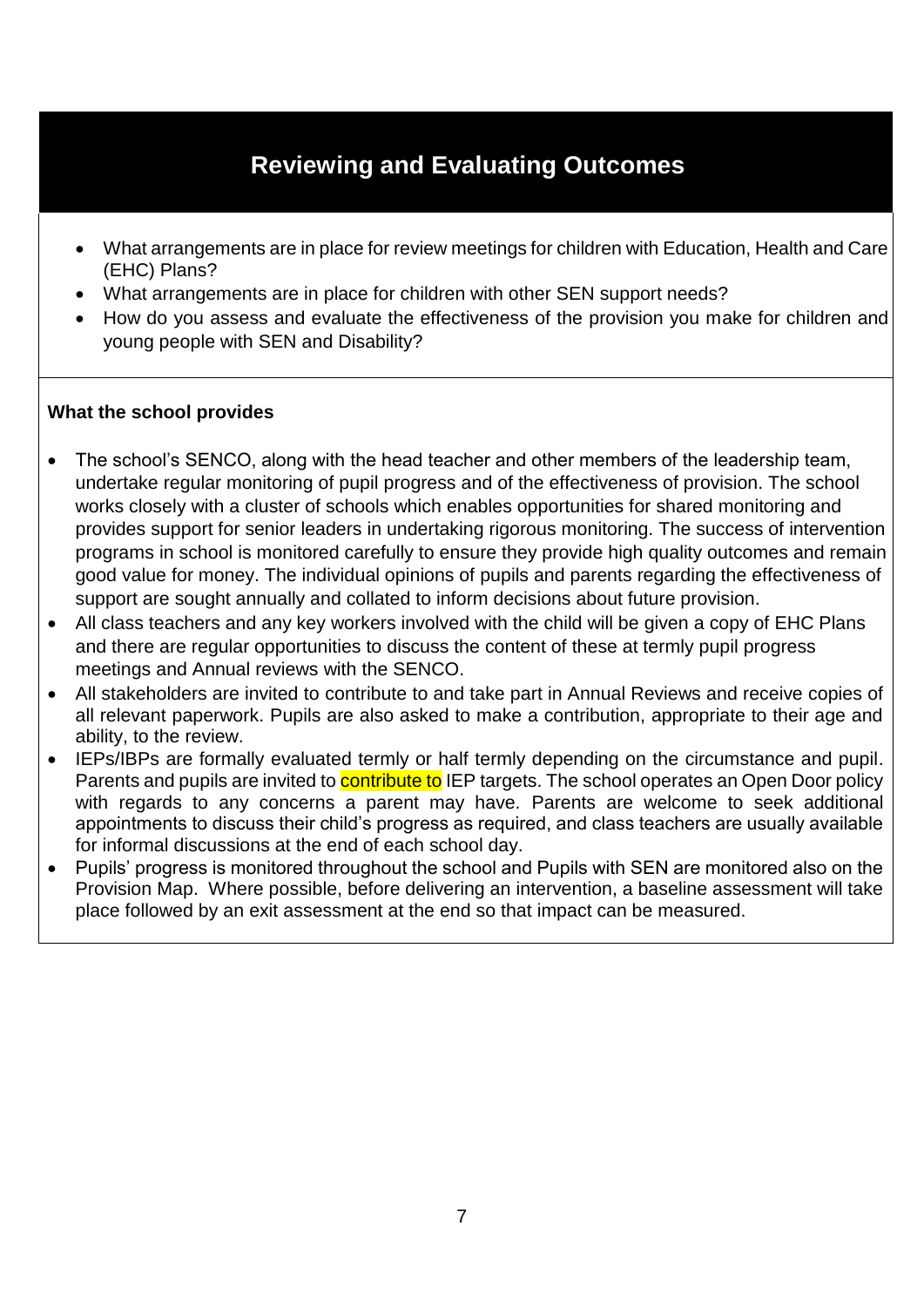# **Keeping Children Safe**

- How and when will risk assessments be done? Who will carry out risk assessments?
- What handover arrangements will be made at the start and end of the school day?
- Do you have parking areas for pick up and drop offs?
- What arrangements will be made to supervise a child during breaks and lunchtimes?
- How do you ensure a child stays safe outside the classroom? (e.g. during PE lessons, school trips)
- Where can parents find details of policies on anti-bullying?

- Pupil safety is paramount. All staff who work with children and young people with SEND are aware of the additional needs children may have that could mean they are more vulnerable to abuse and/or less able to speak out if something isn't right.
- Information about pupils with SEND is communicated to relevant school staff via CPOMs (Child Protection Online Monitoring System) which outlines any areas which could pose a risk to the pupil. Where risks are identified, measures are taken to limit these.
- Advice is sought from outside agencies eg, school nurse, physiotherapist etc to produce a care plan which ensures the safety of identified pupils. In some cases, an environmental audit will be carried out to ensure pupils' needs are met. If required a handover is carried out by a TA or class teacher to the appropriate parent/carer. There are parking areas next to the entrance of school for pick up and drop off points.
- Teachers & TAs supervise children in the play areas at playtimes and lunchtimes. Teachers and TAs provide support and supervision for particular children with identified SEND or social, emotional or mental health difficulties. We have a highly trained TA to offer nurture when needed.
- TAs accompany pupils with SEND on all school trips.
- Some pupils are withdrawn by teachers or TAs for 1:1 or small group support if necessary.
- Parents can access the Anti-Bullying Policy on the school website.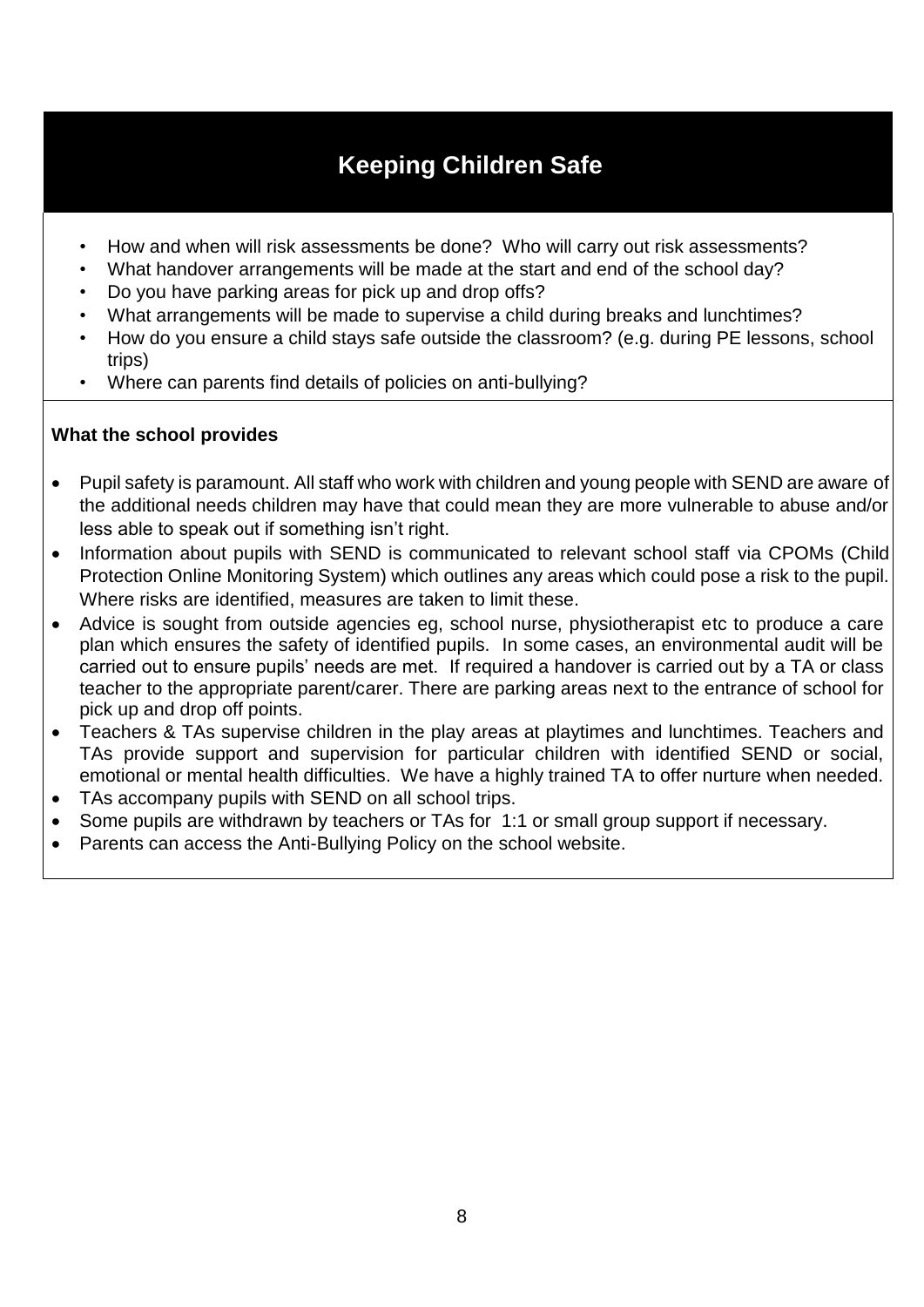## **Health (including Emotional Health and Wellbeing)**

- How do you manage safekeeping and administration of medication?
- How do you work with a family to draw up a care plan and ensure that all relevant staff are aware of the plan?
- What would the school do in the case of a medical emergency?
- How do you ensure that staff are trained/qualified to deal with a child's particular needs?
- Which health or therapy services can children access on school premises?

#### **What the school provides**

We recognise that pupils with SEND can be vulnerable and experience a range of social and emotional issues. As well as a whole school focus on social and emotional wellbeing through our PSHE teaching, we offer a range of interventions, both commercially published and bespoke, to address specific issues as they arise. We recognise that for some pupils, social and emotional factors can be complex, and therefore we seek to ensure that the provision we offer in this regard is highly personalised, and is generated through discussion with pupils and their families.

- We also have available assessment tools to support us in tracking and monitoring pupils' self esteem and confidence e.g. Boxhall Profile.
- Personal Social and Emotional wellbeing is at the heart of our curriculum, and class teachers address this through regular sessions in class. Staff promote an environment in which positive personal relationships can flourish, and seek to support children in managing their emotions and relationships on a day to day basis.
- All children in school are supported to develop relationships with their peers. For those pupils who find this most difficult, there are alternative arrangements at play and lunchtime where play skills can be actively taught or modelled by staff. We also offer a range of personalised social skills activities, and our pupil support manager is available to support pupils and families in a holistic way.
- The school has a Medicines Policy which was drawn up by Governors. Only authorised staff are permitted to administer medication to pupils. Two staff are always present and must sign forms when medicine is administered to any pupil. All medicine is stored either in a locked cabinet in the Head teacher's office or in the school office which is always kept locked if unattended. Administration of medicines is recorded on a medicine form with details of dosage and frequency and parents sign to grant authorisation for the school to administer it to their child. These forms are kept in the main school office. The school sends all ongoing medication home at the end of each term and requests parents return it renewed and in date at the start of each term.
- Pupils are encouraged to take responsibility for asthma Inhalers and parents are responsible for ensuring this medication is kept up to date. Inhalers are kept in class first aid boxes so they are readily accessible. Medicines are carried and administered by staff on trips and during residential visits. All information is collected from parents using the Local Authority Medical Consent Form.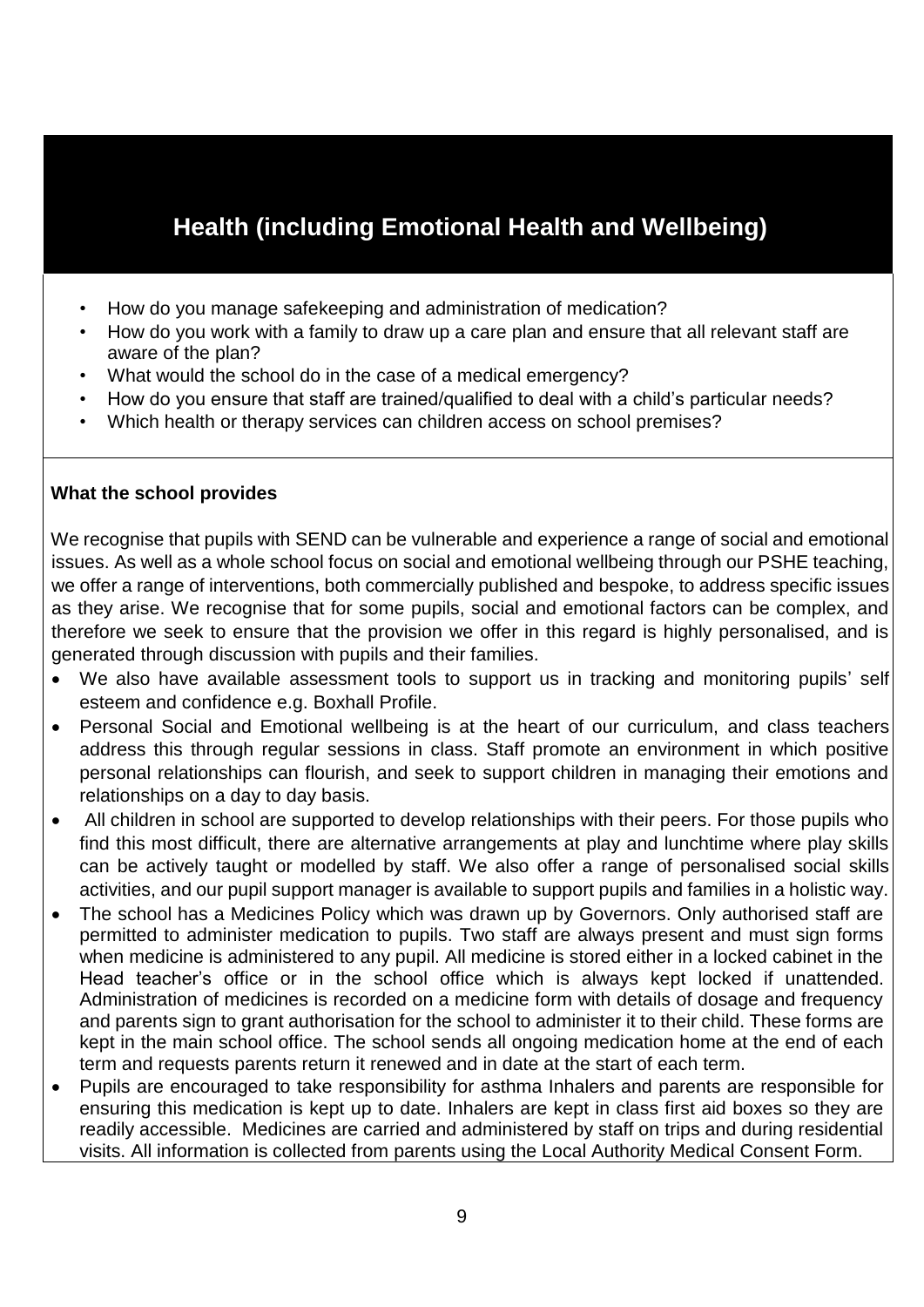- All trips or residential visits are risk assessed and approval must be granted by the Head teacher, Governing Body or Local Authority.
- Care plans are drawn up by the SENCO & School Nurse. Copies of Care Plans are passed on to the relevant Class Teacher, breakfast and after school clubs and the master copy is kept in the main office.
- Staff undertake regular first aid training and are trained annually by the school nurse in the administration of rescue medication such as epi pens and asthma inhalers. A number of staff are trained to administer diabetic medication. Where necessary the school seeks out relevant training to address the specific needs of pupils.
- The school has drawn up an Emergency Plan which is updated annually and shared with staff. In the case of a medical emergency 999 would be called (details of condition would be given available in the office) and at the same time first aid administered and parents contacted.
- Most staff have received training in the use of the defibrillator and are trained in CPR.
- School has good links with the physiotherapy and occupational therapy service and will refer pupils to these agencies when appropriate with parental permission. Sessions sometimes take place at school and teaching assistants will observe and continue to implement support programmes throughout the week.
- Where appropriate, school can also refer pupils, with parental consent, for counselling and can signpost parents to courses and support groups. Where appropriate and with parental consent, school can also refer pupils to CAMHS (children's and adolescents mental health services) for assessment and support. School works closely with the Child And Family Wellbeing Service.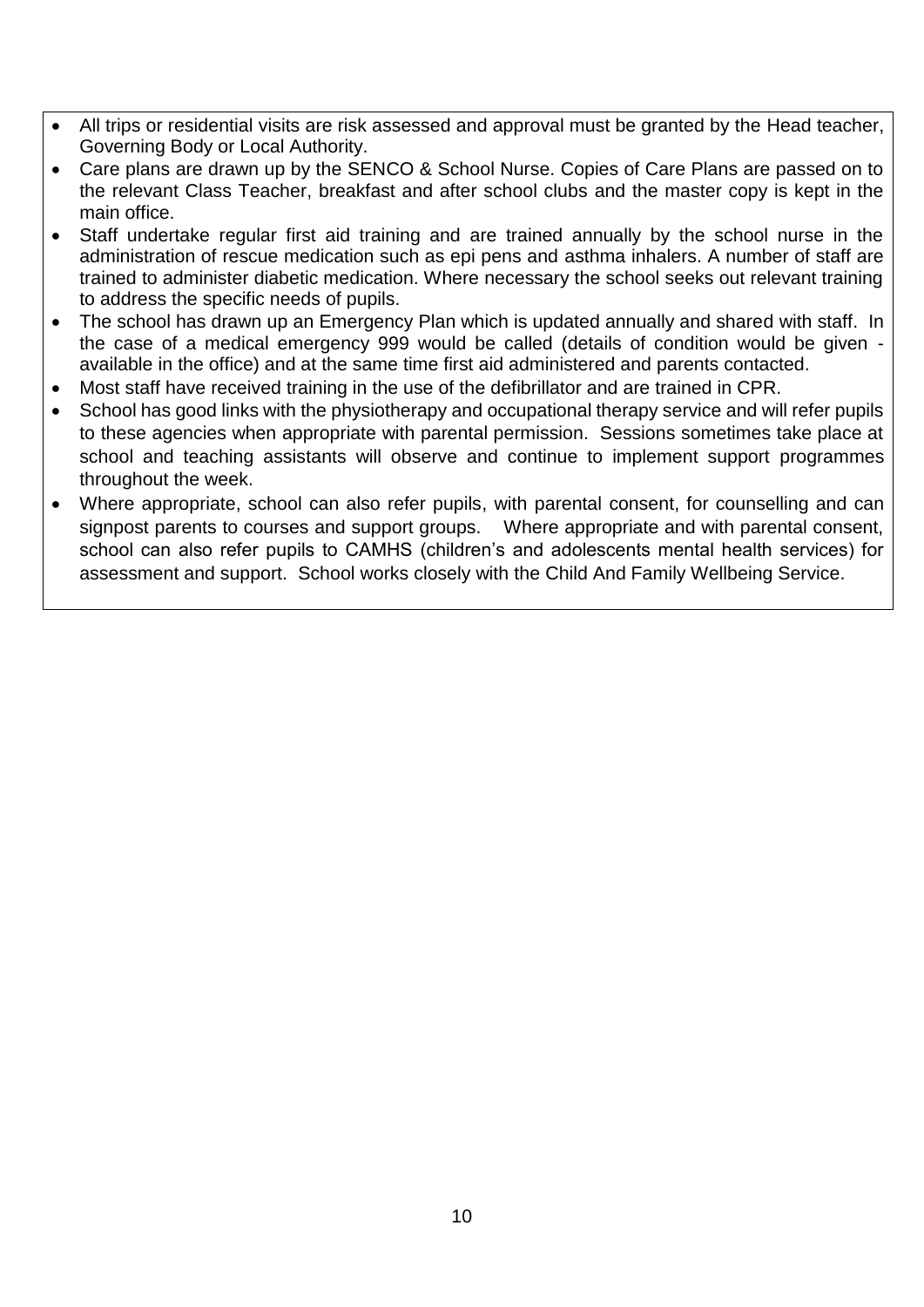## **Communication with Parents**

- How do you ensure that parents know "who's who" and whom they can contact if they have concerns about their child/young person?
- How do parents communicate with key staff (eg do they have to make an appointment to meet with staff or do you have an Open Door policy?
- How do you keep parents updated with their child/young person's progress? Do you offer Open Days?
- How can parents give feedback to the school?

- Induction meetings introduce key staff to parents and informs them who to contact if they have concerns.
- The website contains details of all staff currently employed by the school.
- The School has a **Meet The Teacher evening in September and a Parents' Evening in February** a to provide opportunities for parents to discuss the progress of their child. Details of attainment and progress are provided to parents at Parents' Evening and a written school report in the summer term. Parent questionnaires are also provided for parents to record their views and suggestions.
- Class teachers are available on the playground both before and after school and longer appointments with teachers, the SENCO and/or Head teacher can be made on request.
- Parents are also encouraged to **provide advice to help write effective IEPs, IBPs** and Annual Review Advice.
- Weekly newsletters are sent to all parents.
- The School organises Open Days on an annual basis.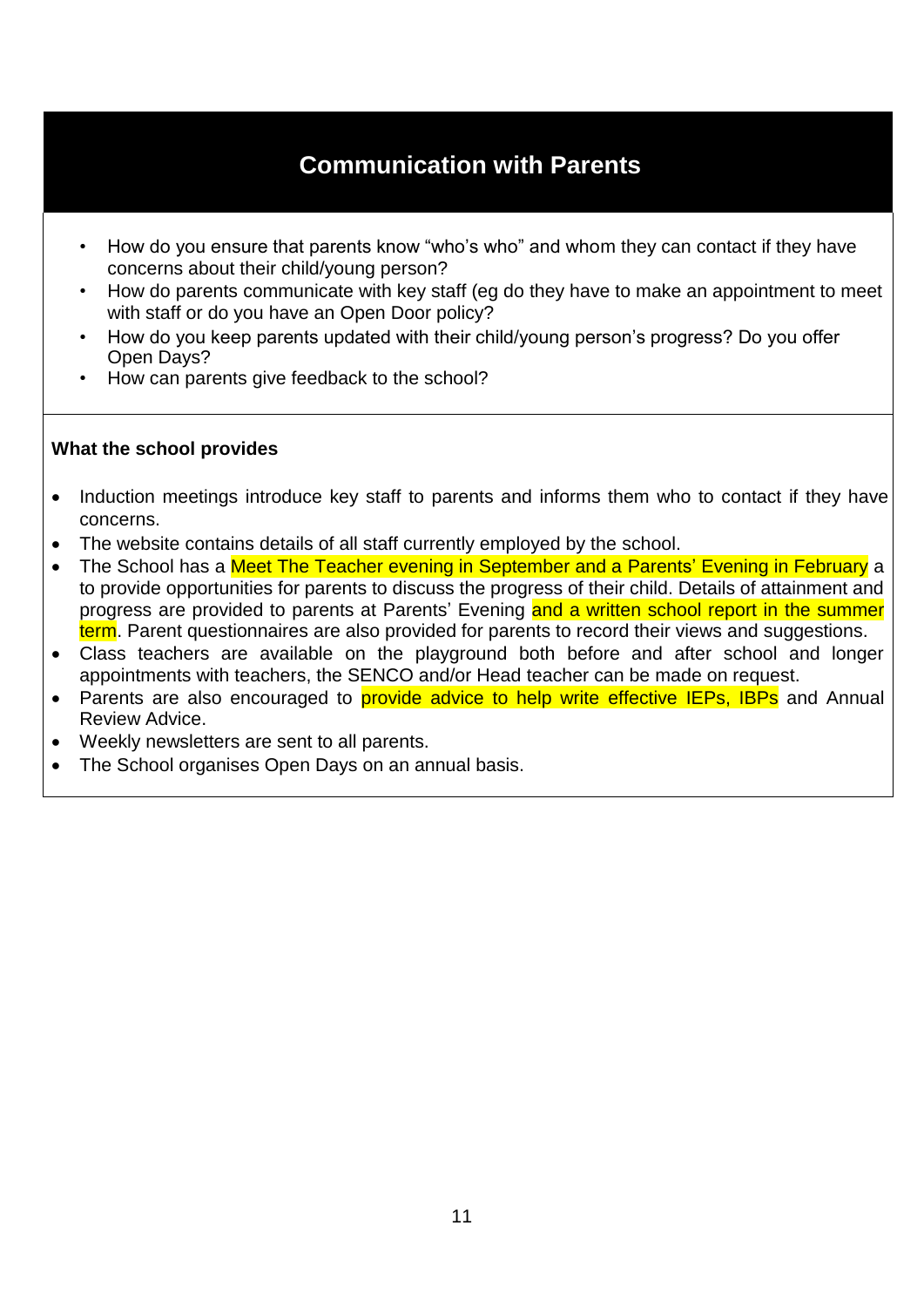# **Working Together**

- What opportunities do you offer for children to have their say? e.g. school council
- What opportunities are there for parents to have their say about their child's education?
- What opportunities are there for parents to get involved in the life of the school or become school governors?
- How does the Governing Body involve other agencies in meeting the needs of pupils with SEN and supporting their families? (e.g. health, social care, voluntary groups)
- How do home/school contracts/agreements support children with SEN and their families?

- Every effort is made to ensure that the opinions, thoughts and feelings of our pupils are an integral part of any plans made about their education. Pupils' opinions are sought at a level which is accessible to the individual. For some learners this might mean that they are supported to attend meetings with professionals; for others this might mean enabling them to contribute to meetings without actually attending (e.g. opinions expressed via written). Younger or less able children are given the opportunity to contribute their ideas in discussions which take place with a familiar adult who acts as an advocate for them at any meetings. We recognise that there is sometimes a need to protect pupil's self- esteem, and that it may not always be appropriate to highlight to the pupil the range of their difficulties; in these circumstances, pupil involvement is carefully planned with those who know the pupil best, i.e. families and those working closely with them.
- There is a School Council for pupils to contribute their own views.
- Staff value children's ideas and suggestions and the curriculum is built around their interests. PSHE lessons and assemblies offer opportunities for pupils to share their views.
- Parents can share their opinions, thoughts and feelings at Parents' Evenings, Annual Reviews, IEP reviews (if they express a wish to do so). Parental questionnaires are also provided for feedback.
- There is a named SEN Governor. The Governing Body agrees to the involvement of other agencies in meeting the needs of pupils with SEN and supporting families through termly meetings. Governors request an SEN annual report from the SENCO so that they are informed of SEN throughout school. The SENCO liaises and reports to the SEN governor.
- As a church school, there are close links with St Stephen's church. Church grants are used to support families with particular additional needs.
- A parent questionnaire is provided annually for parents to record their views and suggestions.
- There is an active PTA (FOSS) allowing parents to get involved in the life of the school.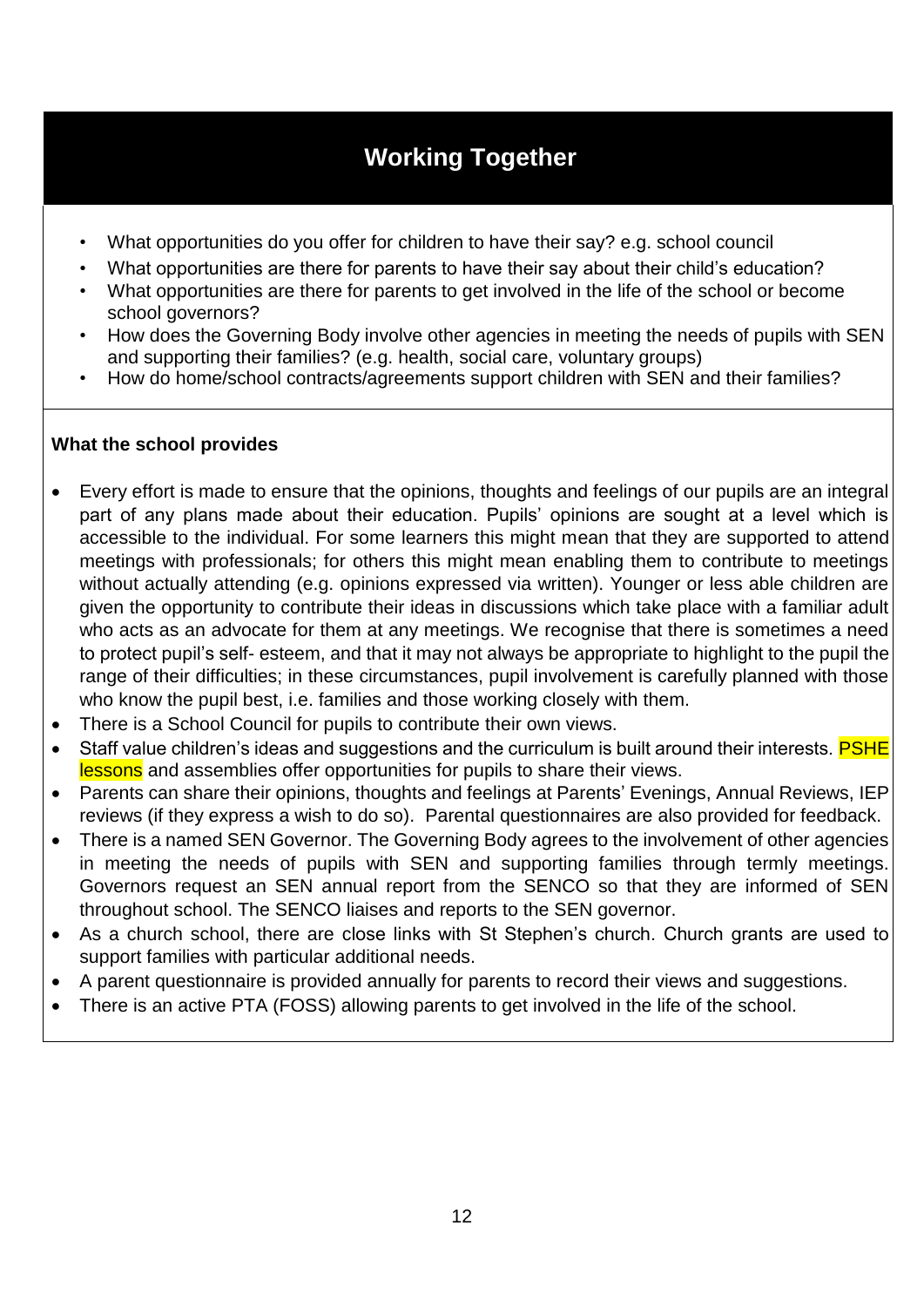## **What help and support is available for the family?**

- Do you offer help with completing forms and paperwork? If yes, who normally provides this help and how would parents access this?
- What information, advice and guidance can parents access through the school? Who normally provides this help and how would parents access this?
- How does the school help parents with travel plans to get their child to and from school?

- The Class Teacher, Head Teacher or SENCO can offer help with forms and paperwork if this is required. Documentation can be translated for parents and carers if required. Appointments can be made at any time through the school office.
- There are two Community Notice boards, one on each playground, and a Parents' Information Stand just inside the main Reception area, which contain additional information of upcoming events or general useful information e.g. Drop in Centres etc.
- The school signposts parents to other agencies or sources of support e.g. IAS (SEND information and support service), Children's Centre, School Nurse, CAMHS, SALT.
- The FIND newsletter is posted on the school website.
- There is a dedicated area of the school website with information for parents about e-safety. Up to date information is regularly shared on our weekly newsletter.
- If a pupil required a Travel plan to get to and from school this would be dealt with by the SENCO and Head Teacher.
- School has strong links with the Children and Family Wellbeing Service which can offer a range of early support strategies for families.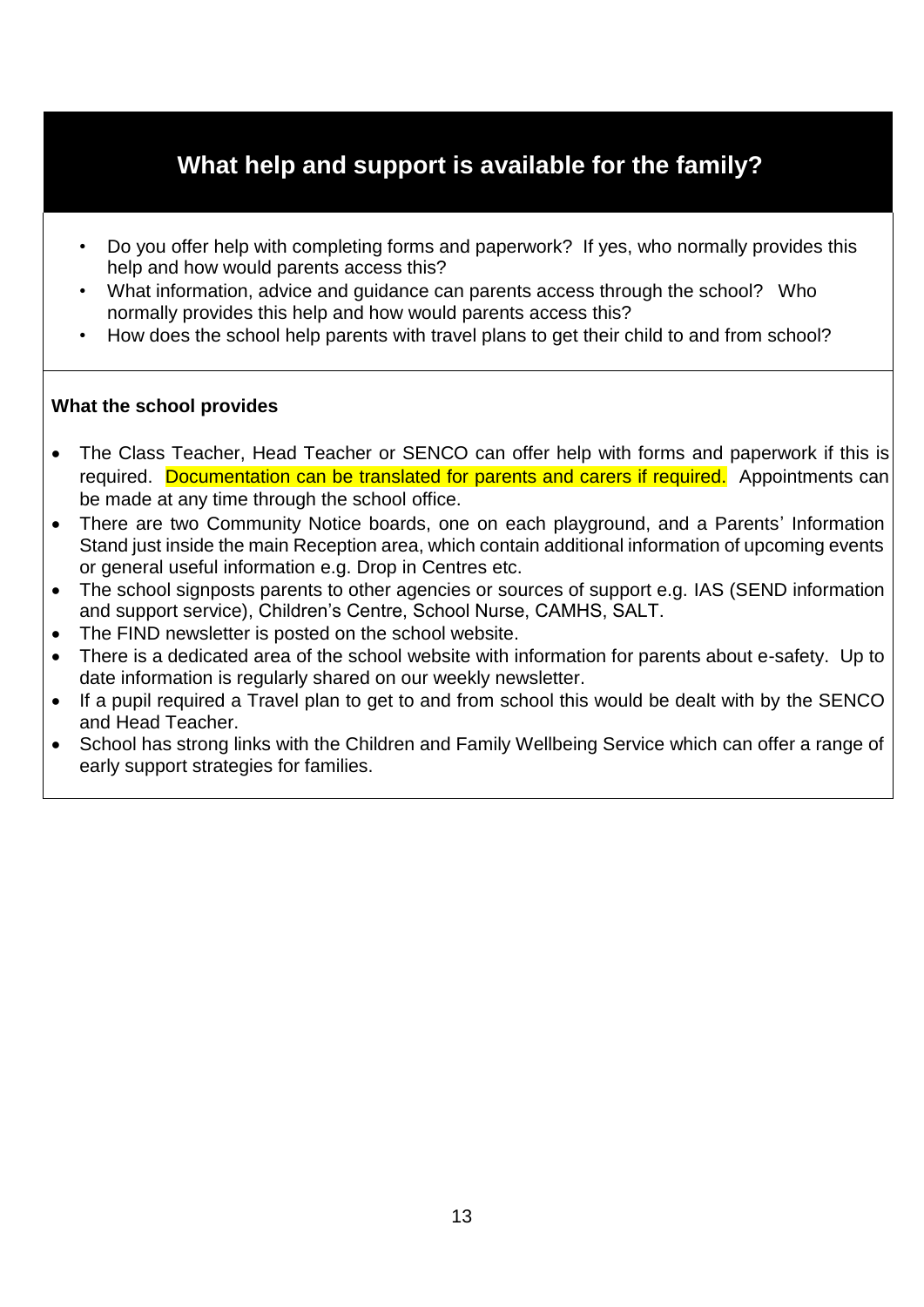## **Transition to Secondary School**

What support does the school offer around transition? (e.g. visits to the secondary school, buddying)

- Wherever possible we prepare pupils for transition to new settings in a manner most appropriate to the individual. For some pupils this takes the form of additional visits to the new setting; for others this might be working through materials which address key aspects of the new setting. Some of our pupils benefit from lengthy transition work, whereas others find an extended transition stressful, and require a shorter introduction. We work closely with families at this time to ensure consistency of information. We have good links with our local high schools and work closely with the staff from those settings.
- Pupils have opportunities to visit the local High School throughout their time at St Stephen's through involvement in Cluster sports events, booster sessions, AGT events and other inter-school events.
- The school operates an Open Door Policy for new and prospective parents, encouraging and welcoming visits at any time.